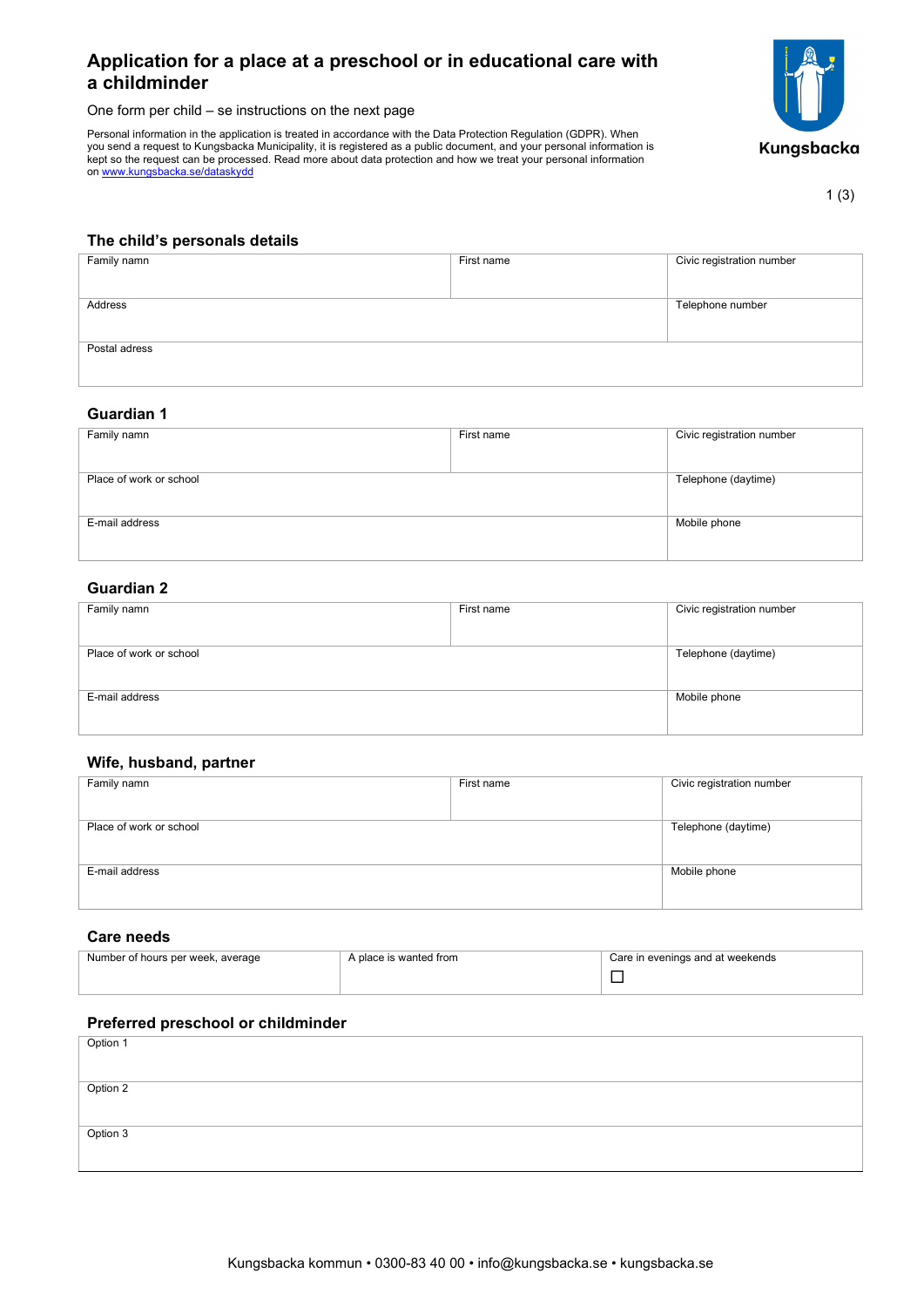2 (3)

# **Other information, e. g. childs mother tongue or allergies**

| Mother tongue, language | Need for interpreter<br>г |
|-------------------------|---------------------------|
| Other                   |                           |
|                         |                           |

# **Guardians 1 Guardian 2**

| Guardian's signature |      | Guardian's signature |      |
|----------------------|------|----------------------|------|
|                      |      |                      |      |
|                      |      |                      |      |
|                      |      |                      |      |
| Print name           | Date | Print name           | Date |
|                      |      |                      |      |
|                      |      |                      |      |
|                      |      |                      |      |

# **Please post the form to:**

Kungsbacka kommun Förskola & Grundskola Administration Förskola och Fritidshem 434 81 Kungsbacka

If you have questions, contact the municipality customer center Kungsbacka direkt on phone number 0300-83 40 00, or e-mail to [info@kungsbacka.se](mailto:info@kungsbacka.se)